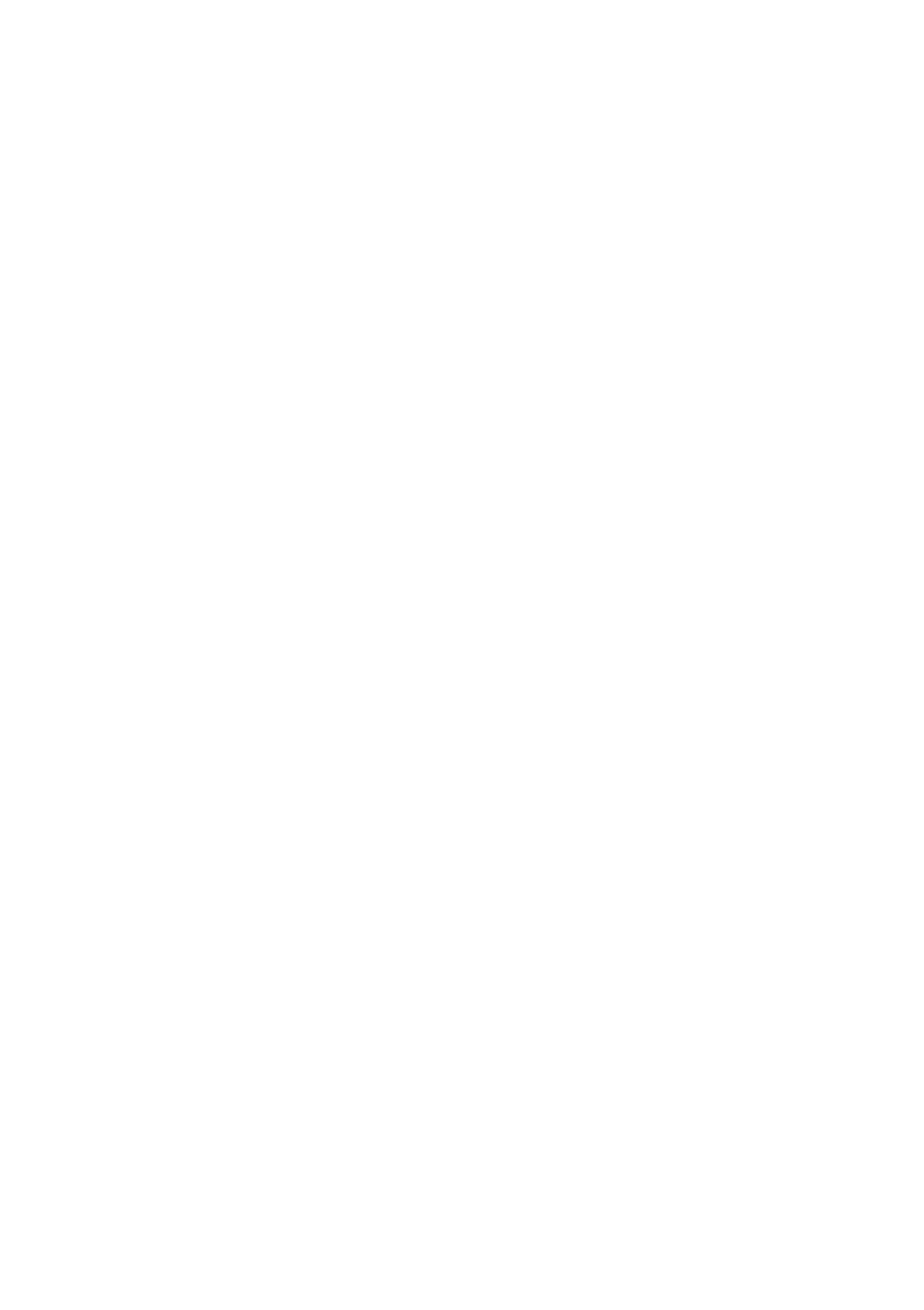## Massimo Di Felice

*Net-Activism and Ecological Dimensions of Action on Digital Networks: 20 Theses in Search of a Language*

## *Beyond the social action*

As part of the sociological theory of action tradition, it is customary to divide the various theoretical orientations traditionally in two imaginary lines. The first one, based on the work of E. Durkheim (2007) comes to the American structural functionalism of T. Parsons (2010) interprets the social action as restricted under rules and binding institutional relations able to limit and guide their impacts and their geometries. The second line of interpretation, in contrast, describes the social action as teleological, the result of rational subject-actor option that selects and chooses obeying its own values and ideals.

The latter is related to the work of M. Weber (1961) and would influence much of the social theory of action, reaching condition the economic thought (consumer theory) and political thought, and its effect on the thinking of the theory of acting of J. Habermas (2012) and many other authors. In lines contrary to these two large matrices, we find the minority tradition proposal by V. Pareto (1984), which describes the social action as the result of an irrational act, neither ideological-political or rational and economic.

In more recent times, M. Callon Law (1992) and B. Latour (2012) develop an original and more complex representation of social action, resulting from emerging associations between actants of various kinds, able to aggregate and disaggregate around controversy. Following the theory of actor-network, it would be the responsibility of the cartographer observe, track and map the associations, revealing the complexity of the dynamics of the various aggregations and disaggregations that articulate this particular type of social.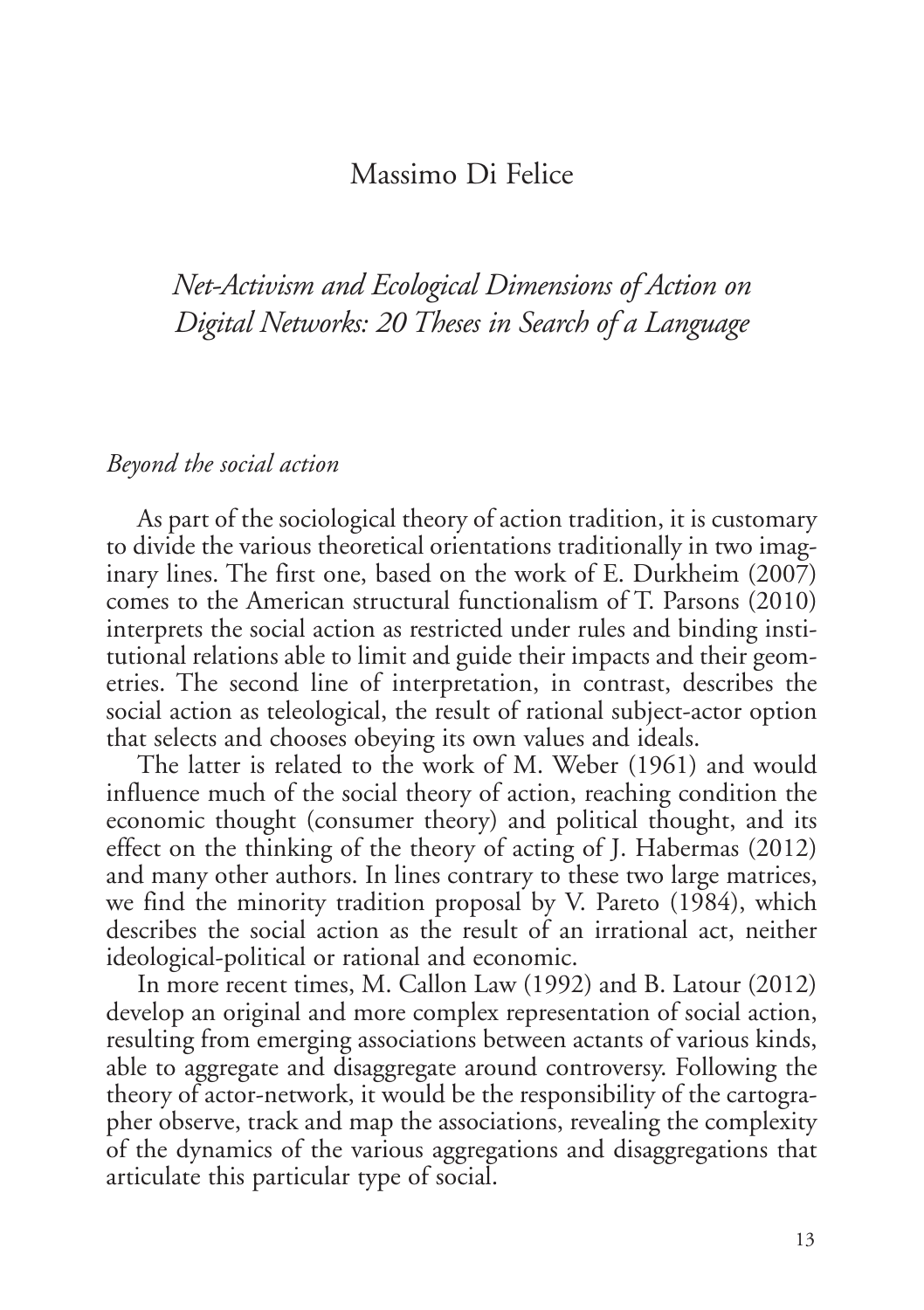The whole wide and diverse tradition, whose complexity can not be clearly summarized in a few lines of social action theory in the social sciences, including this one's theory of actor-network (TAR) is based on a common assumption that describes the act as the activity that takes place in a time and in a material, architectural spatialities and although opinionative, as in the case of TAR, in a material and aggregative geography. In other words, the social tradition of the studies, whether sociological or that of the actor-network theory, is presented as material and inserted into the ecology of actors that interact or aggregate as materials and various entities that interact with each other in a concrete spatiotemporal context and supposedly as such, real and composed of related entities.

The digitalization process, especially in its most recent dimensions, the social network, Internet of things and big data, seems to express a computerized dimension of action, not just only more material neither only relational or associative. The computerization of the things, of the people, of the environment and territory turns into bits and information the various entities, creating a change in the nature of the various substances and making them connectives, i.e., carriers of a relationship no aggregative or articulated by an act, but 'transubstantiative'.

The contemporary ecological cultures, the sustainability practices, the digital activism movements that marked the Arab Spring and the ongoing protests at all latitudes, through forms of conflict carried out by interactions with social networks, are the expressions of a new type of social action, no longer directed at external or only resulting practices caused by an informative or technical conditioning. We call such diverse and complex interactions with the term 'Net-Activism' which expresses not only the set of collaborative interactions that result from synergy between actors of various natures, but the common digital condition that precedes and fashion people, information circuits, devices, digital social networks and informative territoriality, presenting, according to this view, as the establishment of a new type of ecology (*eko-logos*) no more oppositional and separatist, but expanded and carrying a common substance that makes reticular and connective.

The characteristic element of this type of interaction is that this happens in a computerized ecological context, i.e. digitalized and connective, a complex and unprecedented ecological process, not just social and architectural, but expanded in bits and networks, configured as not only associative but also as a connective reticular interaction. Faced with this major change, it is necessary to rethink the idea of action beyond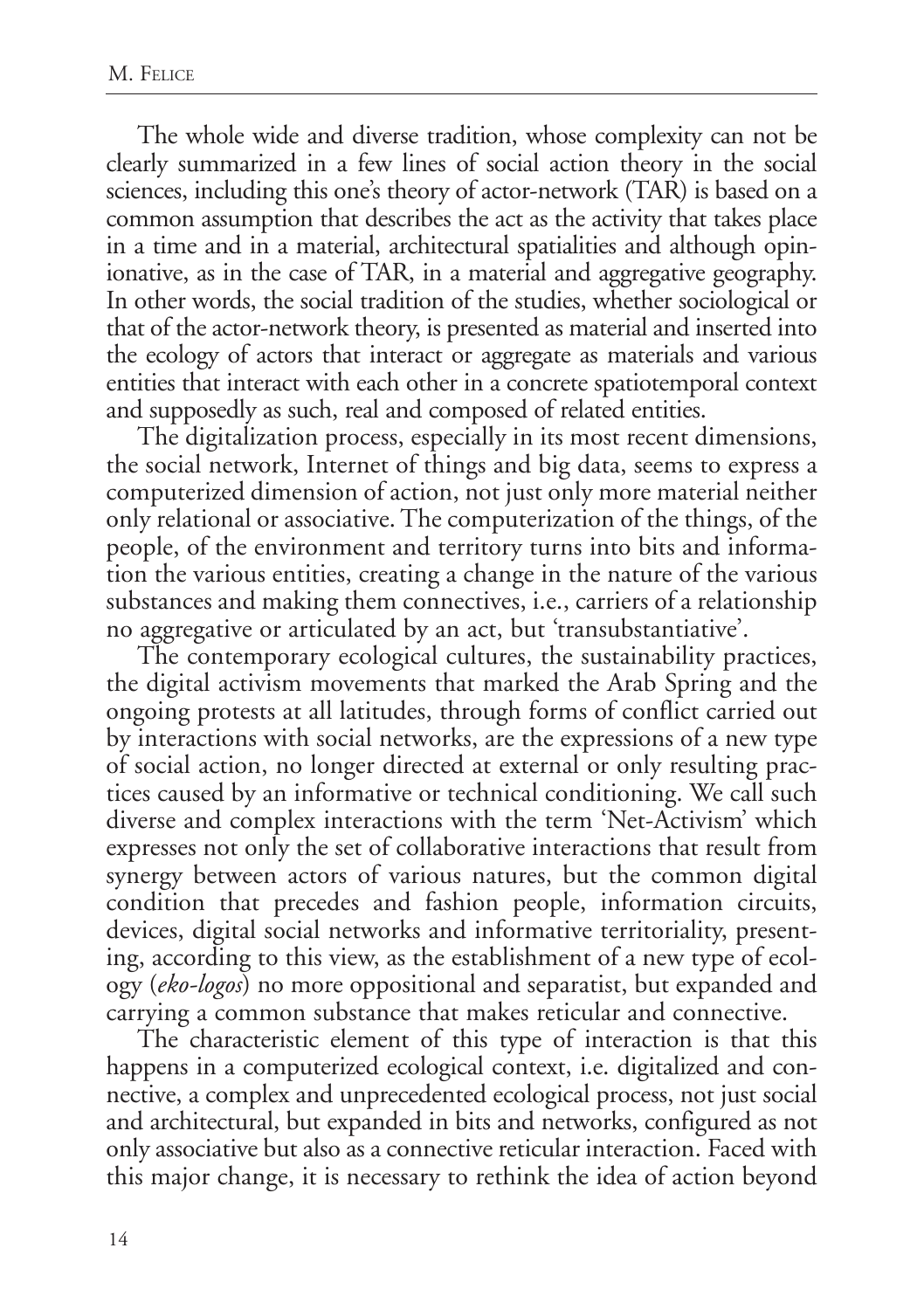its anthropomorphic and subjective dimensions and its sociological and aggregative explanations that would limit the action to the scope of the political and associative acting.

## *In search of a language*

It is fundamental, therefore, seek a reputable language to describe the complexity of such interactions, which express a reticular connective dimension and an unprecedented dwelling condition, difficult to be expressed. I chose the synthetic form of small theses to begin to formulate a language that can approach the Atopic entanglement of net-activists interactions:

- 1. The forms of conflict spread in recent years in every region of the world are not only the expression of a new type of social conflict, but the result of a profound change in the dwelling condition characterized by the aggregation, by means of the various types of connectivity of individuals, connection devices, information flows, databases and territoriality.
- 2. This unique interaction is the result of widespread diffusion on the one hand, the mobile connection devices (tablets, smartphones, laptops, etc.) and forms of wi-fi connection (broadband, satellite, RFID2, etc.); the other, the proliferation of networks social and the Internet of things, which gave rise to a particular ecological connective way, not only social, able to connect in real time, people, devices, information, territories, data and all kinds of surface. Finally, the materialities produced by 3D printers that develop experimental forms of ecologies neither only digital or only material.
- 3. Such interactivity is the advent of connective and ecosystemic forms of dwelling that express a particular type of interaction, which links people, devices, information flows, databases and territoriality in a new type of reticular interaction, neither more expressible from the theoretical language of social developed by European positivists disciplines, nor distinguishable by the traditional anthropomorphic dimension of social and political relations.
- 4. The characteristics of such interactivities are determined by a new type of network action, no more expression of the activity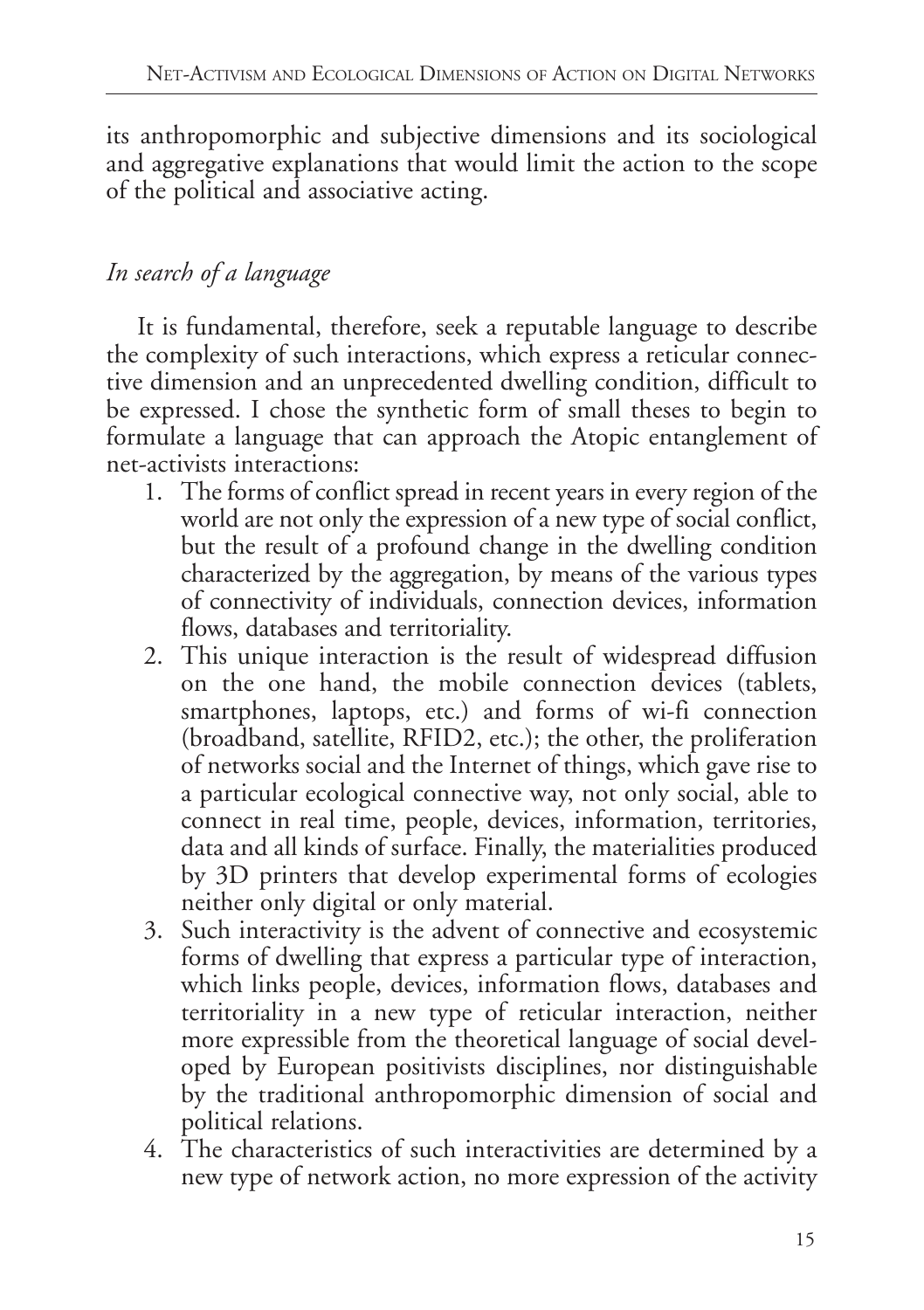of a single subject-actor, not the result of a kind of movement of an actor toward the outside and the territory.

- 5. The various members that intervene and contribute to the achievement of an action on digital networks are therefore not only human subjects, but also all sets of devices, technologies, circuits, databases and all kinds of entity-actor that 'leaves trail' (Latour, 2012).
- 6. It is necessary to rethink, because the quality of the action expressed by the forms of activism in the network, given that it does not express only the act of a subject (is that an individual, group or movement), but the unpredictable outcome of the connection the various actants and human and non-human actors-network (Latour, 2012).
- 7. The network medium requires us to reconsider the characteristics of quality of interactions spread inside and to develop non-linear geometries, i.e., frontal or – directed towards the outside (A to B) – or reversed, i.e. from the outside to the inside (from B to A). The eco-systemic condition of dwelling in a network leads us to also dismiss the dialogical perspective (from A to B and B to A) while simplifying of the group and of the complex simultaneity of the 'a-directional' interactions in a network.
- 8. At the same time, we can not describe digital interactions just as the simple result of the aggregative dynamics and associations around controversy, that is, as an act of connection to other 'actants' (Latour, 2012). The complexity of interactions in connected networks is presented, therefore, as a greater complexity, marked by an informative dimension prior the interactions and establishing a particular connective dimension changing the same substance of the members.
- 9. The distinction between action and act (in the sense of the Greek αìον, which emphasizes its spontaneous, impermanent size and its non-reproducibility) specifies the quality of network actions such as the emergence of a connective act (Di Felice, 2013) which represents the acting no more of the subject actor point of view, not the subject teleological – a result of a human rational strategy – but from the ecosystemic and connective characteristics of the reticular connective contexts.
- 10. The connective act sets up, then, as the expression of a communicative form of dwelling (Di Felice, 2009) unstable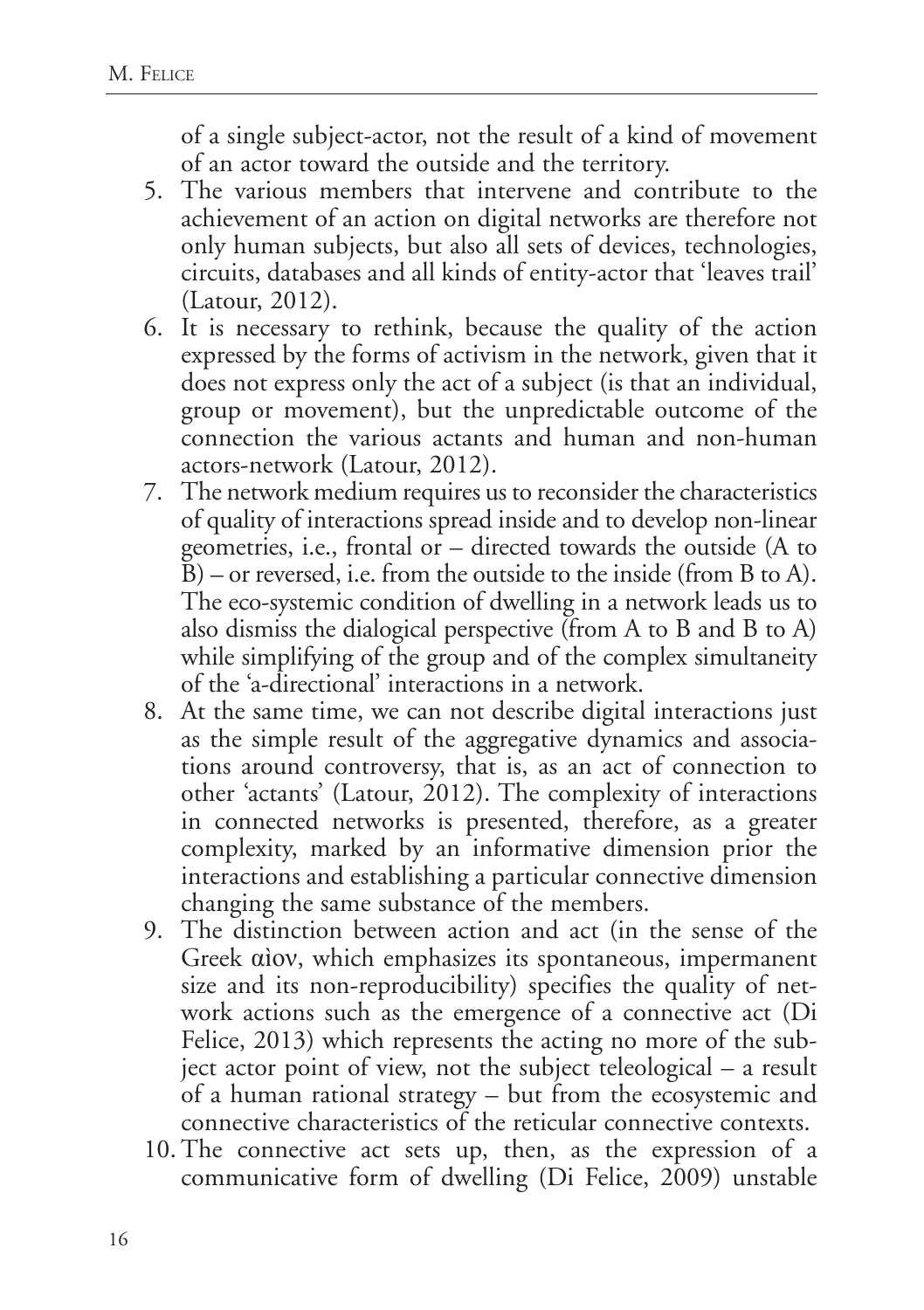and emerging, that reintroduces continuously through the intermittency of connective practices of interactions between various substances, the characteristics and dimensions of the dwelling condition.

- 11. More than part from the public sphere and from the opinionated and political dimension, the Net-Activism practices are the most evident expression of the emergence of a new ecological culture, no more subject-centric or technocentric but carrying a relational ontology (Heidegger, 1967) and a specific connective dimension that changes continuously form and meanings of the diverse realities connected informatively.
- 12. This connective act spreads, thus, out of social, i.e., out of the urban anthropomorphic dimension and out the Western politics itself as the bearer of a diverse interactive ecology which cannot be explained only through its communicative dimension, if for communication only understand the media-informative dimension of information exchange.
- 13. Surfaces thus an interactive ecology composed of a set of interactive and open ecosystems which can no longer be thought of as a holistic system or a coherent whole, but as intermittent succession of various connection levels.
- 14. The reticular ecosystems (Di Felice, 2011-2012), through the generation of unstable and non-durable regroupings, produce the constant resetting of each 'actant' (human and non-human) and of each substance of their ecological-interactive condition through the detachment from its originating equilibrium level caused by the assemblage of all the connective interactions.
- 15. The complexity of such interaction is visible in the ecology of the interactions of net-activist movements. In fact, the vast majority of those were born in the networks and from social networks, and even gaining visible forms in the streets, preserves its connective dimension, continually changing their strategies and structures, reconfiguring the goals themselves, finding new purposes and aggregative forms during dissemination of their actions. Earning, still, form from the dynamics of the information flows and from the heteronomical power of the connections, and not from a previous and strategic identity-ideological position.
- 16. Unlike the communicative action (Habermas, 2012), or the conceptual tradition of political action (which runs from Aristotle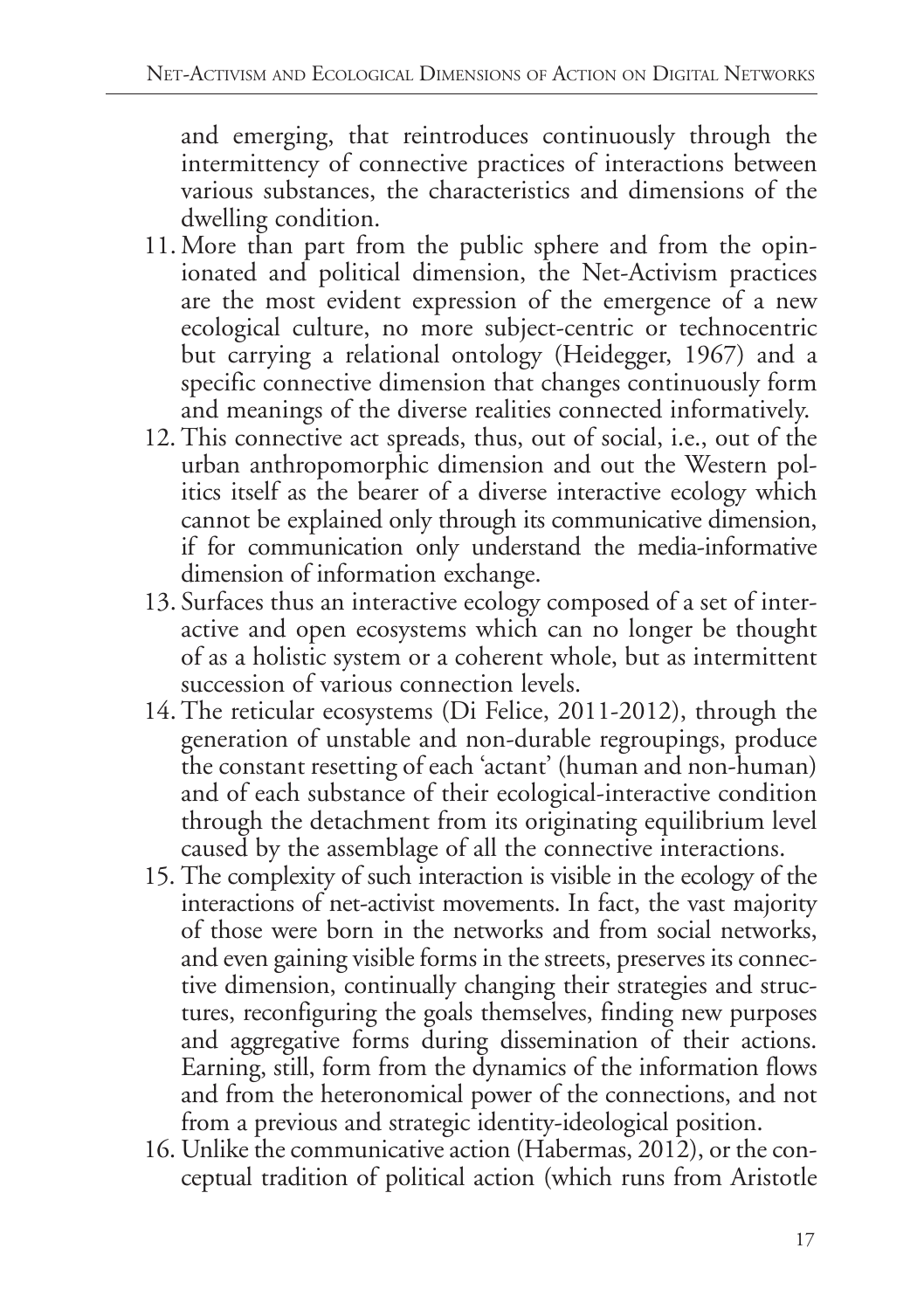to Hannah Arendt), the connective act expresses an ecological act, neither subject-centric or rational, but experimental, produced by the ecosystem interactions of a group of actors-network, which, when entering in a connectivity relationship, give life to a dwelling and a communicative-connective ecology.

- 17. As a result of connective interactions between individuals, devices, information flows, databases and territoriality, Net-Activism expresses a form of post-politics conflict (Di Felice and Lemos, 2014), which dwells not more the urban or identity spaces of the national public spheres of anthropomorphic identity, but the connective atopy, next to dimensions of an interactive cosmopolitics (Stengers, 2007).
- 18. Today we are witnessing the passage of anthropocentric political dimensions – organized through the saturated electoral forms of representation and based on the power management in its public-human mono-dimension – toward atopic interaction practices (Di Felice, 2009) expressing the formation of reticular and emerging dwelling conditions. Which, through connectivity dimensions, are moving, our dwelling conditions, from national and political States, towards the direction of the biosphere and meta-territorialities (Abruzzese, 2006) neither internal nor external to Gaia (Lovelock, 1979).
- 19. The impermanent and temporary character (Bey, 2001) of the connective act leads us to define the Net-Activism as the size of an act 'a- institutional' that takes shape developing aggregations and networks and that tends, after desegregation, to its own disappearance, thus replacing the political dimension of power by the ecosystem and interactive dimension proper of the living organisms and of the emerging forms of adaptation to the open contexts (Morin, 2011) and interactive contexts.
- 20. Networks and connective interactions mark the passage of an anthropomorphic, urban, public and political eco-dwelled dimension for a bio-interactive sphere, which expresses the change in the contemporary habitat of national states to Gaia, from the parliaments to the biosphere, from the subject to the networks.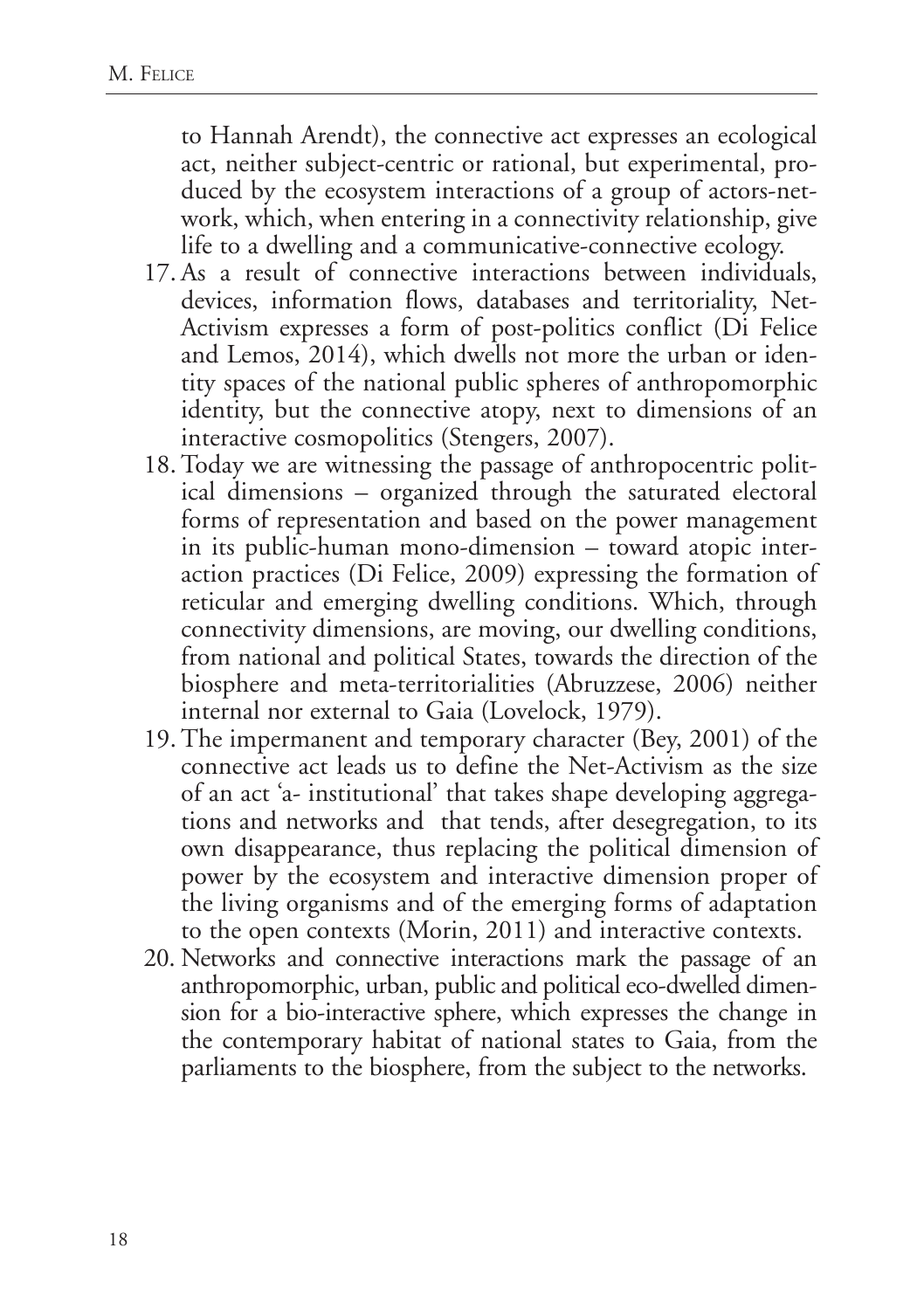## *Beyond the Observation*

The perspective of those who study and research the digital dimensions and connective relations in networks is delimited not only by the assumption of a technical and methodological issues concerning how to observe and how to track the emerging interactive dynamics that characterize the action of the various actants in networks. To research the digital networks is only possible from a dwelling change, which makes us from external observers to connected members. The digital networks are not external surfaces or public architectures, contenders of an act between various entities, but interactive ecologies and, therefore, coordinating a trans-specific dwelling condition, that, altering the substances in a common informative dimension that not only obliges us to an interaction, but to the alteration of our condition and of our original substance.

This dwelling precondition develops a particular type of interaction not only aggregative and associative, but carrying a profound change that makes possible the occurrence intransitive of the connective interactions. Digital networks, more than expressions of social or associative dynamics, become, in this perspective, the expressions of a substantial dynamism that interest the very ecology of interactions, the substances of the various interacting members and the quality of the dynamics of their interactions. It is therefore appropriate to question, in the range of the ecologies in connective networks, not only the principle of uniformity of interaction dynamics (TAR), but the very not uniform nature of each connected substance.

The connective dimension of interactions in networks questions the opportunity to base the knowledge of its dynamics only through the practice of observing its changes and its visible becoming, as this option prevents the recognition of ecological and dwelling specifics that are established in the digital contexts. The Net-Activism of research should therefore not be limited to the study of the dynamics of interactions between entities or actants, but should aim for the narration of connective ecologies, whose conformation precedes its internal dynamics, but is not limited to these. The study of Net-Activism cannot be limited to the study of mapping networks or to practices the tracking of actants-actors.

As in front of a forest or an ocean, whose totality is unattainable and its diversities extend beyond the reach of the observation, the various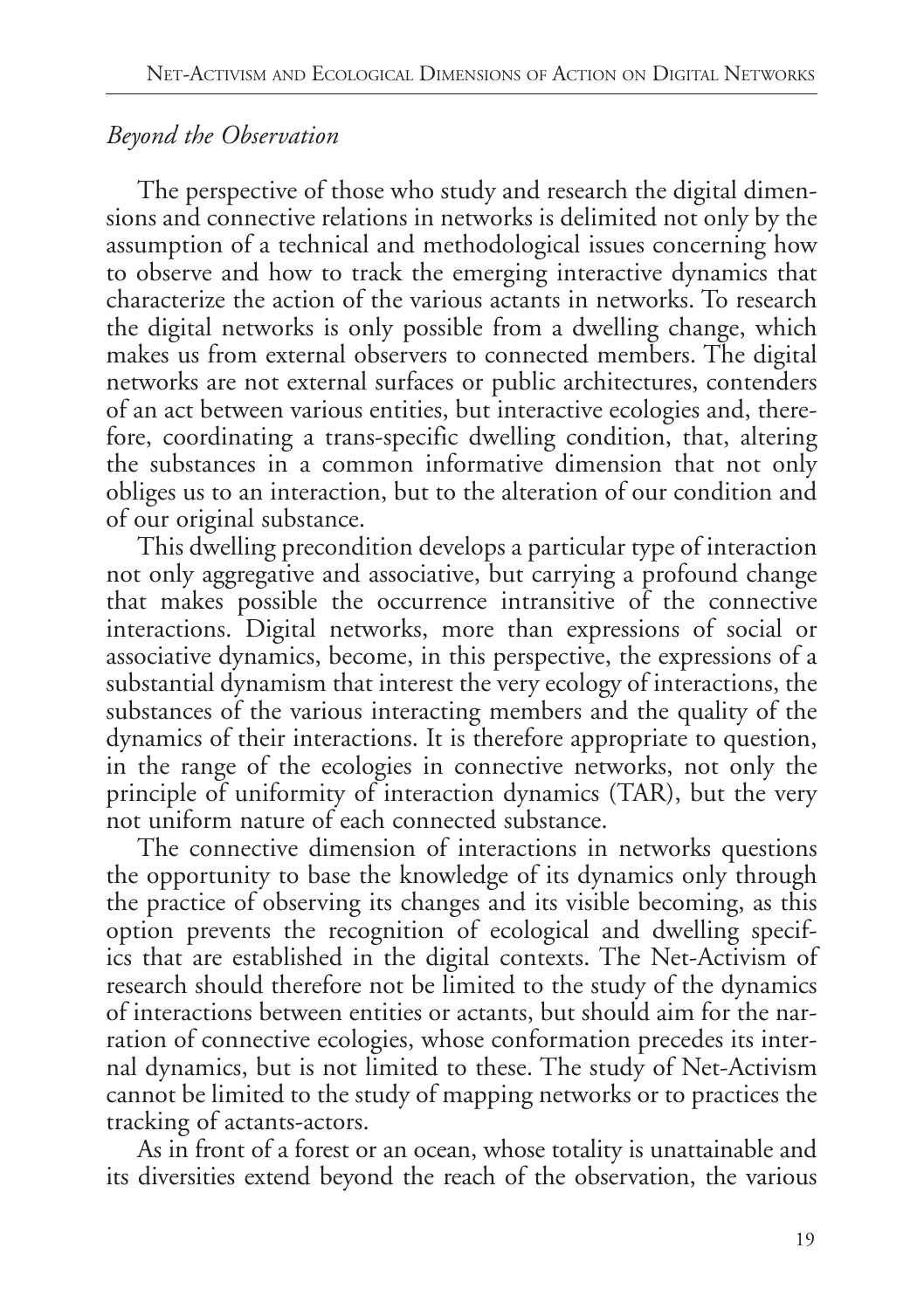Net-Activism declinations cannot be understood, in their qualities, just by describing their specific and emerging practices of interaction, since they fail to achieve the complexity and qualitative features such intransitive action.

In the same way the study of maps, trajectories and mapping of the fleets that cross the waters of the oceans tell us nothing about the scale of to sail and to sink, reducing the ocean and seas to flat surface of navigation, which prevents us to achieve what acting is not: fear of waves up from storms, the tears of goodbye watering each port and the mysterious emergence of a whale that turns every sailor on a captain Ahab.